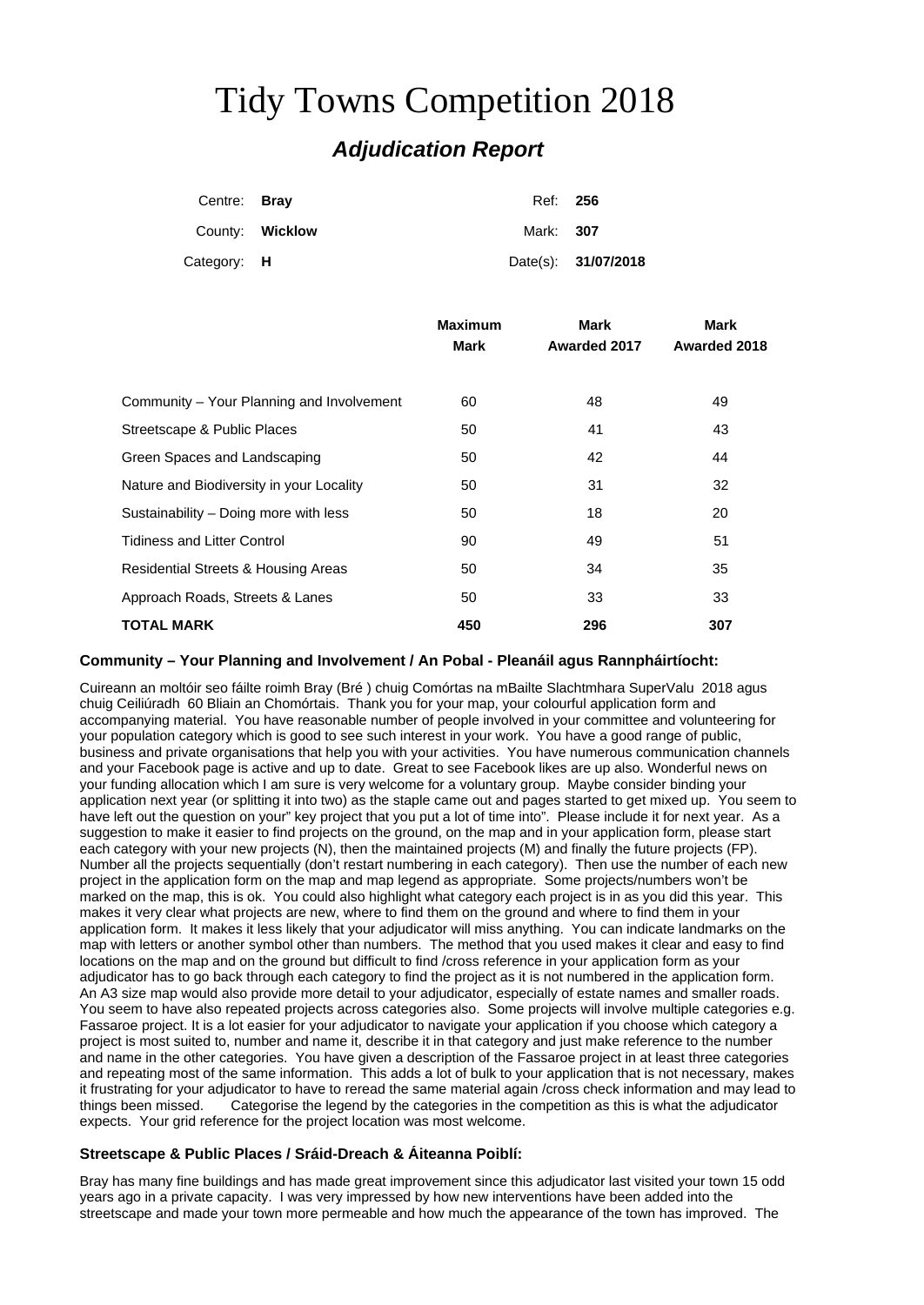Royal Hotel stone kerbs and walls were admired; Quinsborogh Road was very inviting with its wide footpaths and street trees, Wicklow Times was bright and cheerfully presented. Your Fassaroe project highlights the cross category nature of some projects. Your landscape work at Fassaroe very clearly has made great streetscape improvement along this prominent edge. You had cross community support through the involvement of local Traveller and Heritage groups working with you on this. You have removed a mountain of rubbish and improved the entrance to the estate. Hopefully this can be the start of additional projects in the area. The addition of the new link along the Dargle and the completion of the cycle path are most impressive and well designed, offering a safe place to sit, walk and cycle as well as protection from flooding. The work on Albert Walk and Library was admired. You might consider a project to put up street name signs as very few were noticed. Some of your seats and bins need upgrading. Great to hear of the shop front competition. Try to encourage higher quality shop front signage than plastic banner or poster panel with little or no detail. The style does not need to be traditional. Wicklow and South Dublin County Councils have shop front design guides which give examples of both traditional and modern designs, which may be of use to you in helping shop fronts be upgraded, especially on the main street.

#### **Green Spaces and Landscaping / Spásanna Glasa agus Tírdhreachú:**

The flood protection works have been integrated very well into Bray and has led to the creation of additional high quality linear open spaces that help to link up the town for cyclists and pedestrians offering new routes in a safe and enjoyable environment. Great to hear of the 310 native trees planted on Bray head. The planting between Bray Hair and Beauty and H T O Carroll brightened up the area. The planting in front of The Royal at Seapoint Road lifts what otherwise would be a dull and ugly corner. Try to pick dull locations like this, junctions where motorists and pedestrians will be waiting, for displays as they can be appreciated a lot more. The other planting work mentioned in your application has been noted positively. Please don't overstretch yourself in this category and be sure to match landscaping maintenance to people available to maintain it. In your tree planting make sure to keep a minimum of 1m radius around all trees free from weeds and grass. This will help the tree to grow strong and vigorous and also stop lawnmower decks and strimmers rubbing up against the trees which can and usually does lead to their death a number of years later. In your planting please consult with recommended pollinator plants at http://pollinators.ie/ . Try to use at least 70% of pollinator friendly plants in schemes. Implementing this policy will also be looked on favourably by future adjudicators in this category as well as the landscaping and sustainability categories.

### **Nature and Biodiversity in your Locality / An Dúlra agus an Bhithéagsúlacht i do cheantar:**

You have a good understanding and awareness of the nature and biodiversity in your area. The proposal to reduce the use of pesticides from Bray Municipal District is most welcome. Your biodiversity audit and joining Birdwatch Ireland are noted positively. Consider joining other non government organisations to help with environmental protection work in your area. You have also installed bird boxes, signed up for newsletters and shared surveys from Birdwatch Ireland. It is recommended that Tidy Town groups do a habitat map of what they have and look at best practice management for the different habitats. The Heritage Council has a Conserving and Enhancing Wildlife in Towns and Villages guide which outlines 10 habitats generally found and management of the same. You could do a simple map marking in the different habitats listed in the guide and then use this for your own use and for inclusion in this competition. Also consider wildlife walks and talks to raise awareness among the general public. Also track invasive species which you come across in your work. If you are considering wildflower planting ensure to use certified Irish wildflowers and not imported wildflowers. Some imported wildflower mixes include species not readily found in Ireland and may out compete native varieties. See the Biodiversity Ireland web site guide to Creation of a Wildflower Meadow for details of suitable suppliers. Please be careful in your works not to destroy existing valuable habitats such as dry stone walls and drainage ditches.

#### **Sustainability – Doing more with less / Inmharthanacht - Mórán ar an mbeagán:**

You have launched a number of initiatives under this category and appear to have a good understanding of the issues. This category is about changing people's behaviour and attitudes, which can take a long time. Recycling levels were very low in the 1990s' but now we have the second highest rate of packaging recycling in Europe. Please try to quantify the saving made by the community each year and keep your adjudicator informed of the historical and year to year progress. A great source of inspiration is https://localprevention.ie/tidy-towns/. What some groups also find beneficial is to break down this category into waste, water, energy and transport categories and to cover all 4 sub categories each year with new and continuing projects.

# **Tidiness and Litter Control / Slachtmhaireacht agus Rialú Bruscair:**

You have tackled head on the issues of graffiti and general untidiness and dereliction in a most encouraging way. The use of murals adds vibrancy to otherwise dull edges. The work around the train station has improved the appearance of this first point of entry to so many day visitors and regular users. There still is work to be done as you are well aware and you are targeting your work well. Your work on unapproved signage and poor shop front presentation is to be commended. Other groups have organised an "Adopt a Spot" campaign where individuals pledge to clean up a short section, say their boundary properties and a bit more. Similar initiatives and have found that this motivate others to contribute as they feel that they are not the only ones and that each bit will add up to a big area that is maintained. Maybe run a campaign to see if you can get others to make a pledge to Adopt a Spot.

#### **Residential Streets & Housing Areas / Sráideanna Cónaithe & Ceantair Tithíochta:**

Well done to the residents of Martello Terrace on their new pollinator friendly garden. Your work at Fassaroe has made a big difference. It may be worth considering running an estate competitions based around the Tidy Town